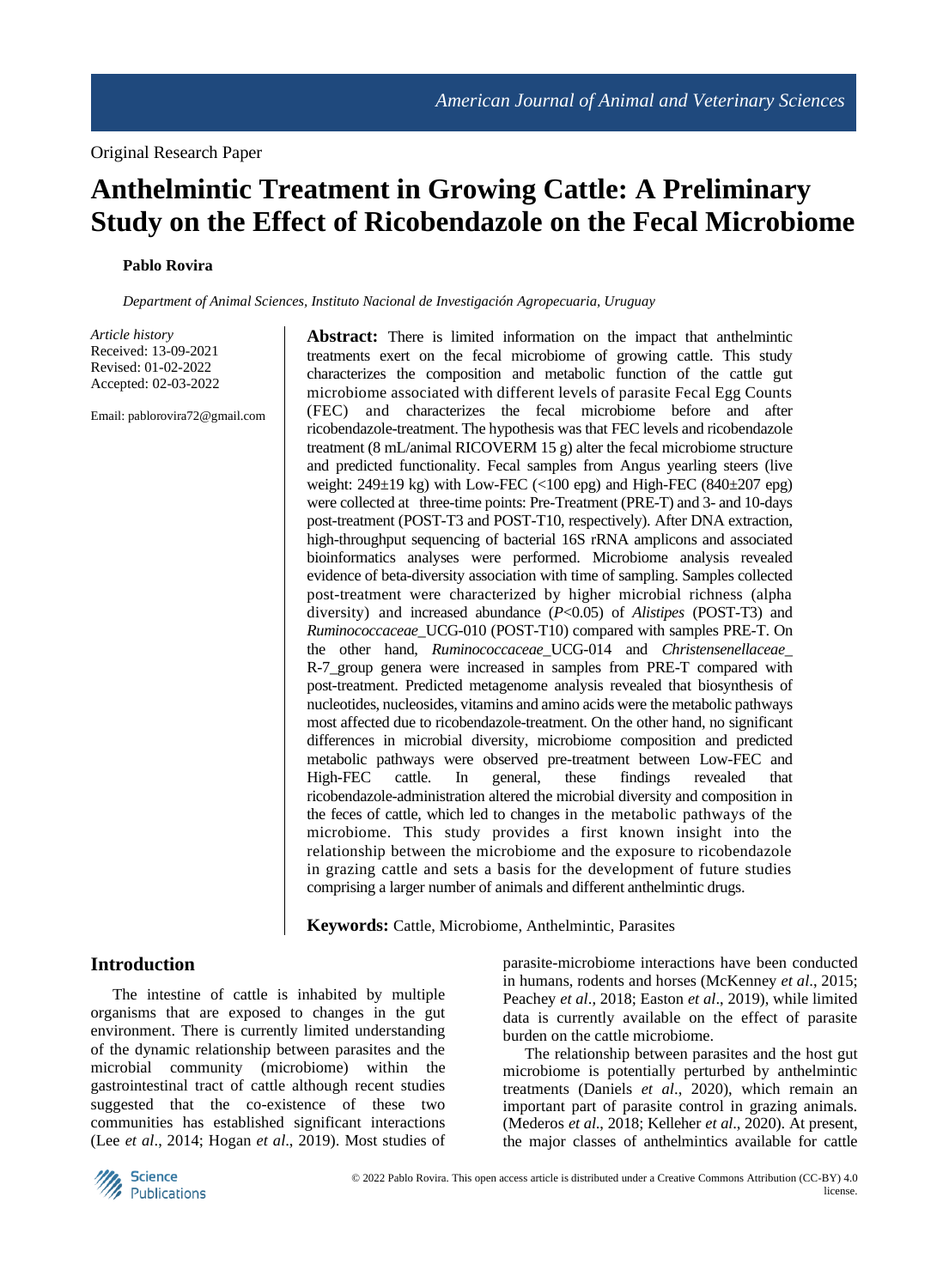belong to the families of the imidazothiazoles, benzimidazoles and macrocyclic lactones (Mederos *et al*., 2018). Irrespectively of the class, anthelmintics are usually administered to all animals within a cattle herd ("mass" treatment), although only a few of them may present high levels of parasite infection. This practice, coupled with the lack of anthelmintic drugs with new active ingredients, is associated with the emergence of resistant parasites (Kaplan and Vidyashankar, 2012) and potential collateral effects on the host's microbiome. Peachey *et al*. (2018), identified differences in bacterial community profiles between horses categorized as having high and low Fecal Egg Counts (FEC) for cyathostomins and the effect of treatment with ivermectin. In sheep, Moon *et al*. (2021) reported that administration of albendazole + abamectin or moxidectin resulted in relatively modest differences in the compositions of the ruminal microbial communities compared to the control group. On the other hand, no changes to the microbiome diversity and the relative abundances of bacterial species were detected in dogs as a result of using commercial anthelmintic treatments (Fujishiro *et al*., 2020).



**Fig. 1:** Comparison of fecal microbiome alpha diversity measures (Chao1 and Shannon indexes) at Amplicon Sequence Variants (ASVs) level separated by days since treatment (8 ml per animal of RICOVERM 15 g). PRE-T: pre-treatment; POST-T3: 3 days post-treat POST-T10: 10 Days post-treatment.



**Fig: 2**. The principal coordinate plot of beta diversity measured by weighted and unweighted UniFrac at Amplicon Sequence Variants (ASVs) level separated by days since treatment (8 mL per animal of RICOVERM 15 g). PRE-T: pre-treatment; POST-T3: 3 Days post-treatment; POST-T10: 10 Days post-treatment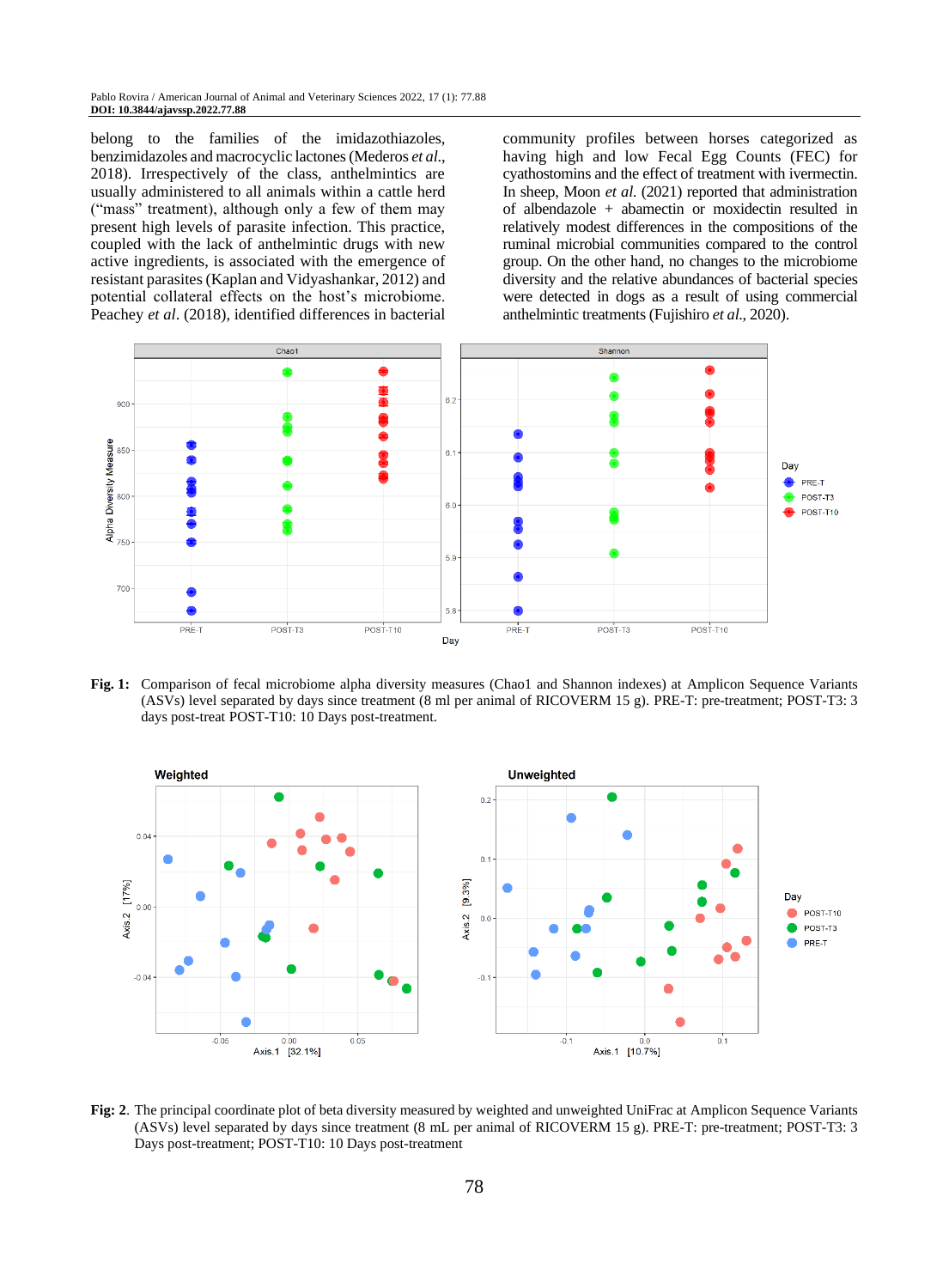Pablo Rovira / American Journal of Animal and Veterinary Sciences 2022, 17 (1): 77.88 **DOI: 10.3844/ajavssp.2022.77.88**



**Fig. 3:** Relative abundance (%) of top-ten bacterial genera in individual cattle Samples (S) Pre-Treatment (PRE-T) and at days 3 (POST-T3) and 10 (POST-T10) post-treatment (8 mL per animal of RICOVERM 15 g)



**Fig. 4:** Significant (*P*<0,05) differential Amplicon Sequence Variants (ASVs) in cattle feces microbiome between pre- and Post-Treatment (8 mL per animal of RICOVERM 15 g). PRE-T: Pre-Treatment; POST-T3: 3 Days post-treatment; POST-T10: 10 Days post-treatment. The ASVs are grouped by genus (Y-axis) and color-coded according to the phyla they belong to. Negative and positive log2fold values are enrichments in Post-Treatment (POST-T3 or POST-T10) and pre-treatment, respectively



**Fig. 5:** Principal coordinate analysis plot of Bray-Curtis distances for predicted KEGG level 3 pathways clustered by days of treatment. Cattle were sampled Pre-Treatment (PRE-T) prior to administration of 8 mL per animal of RICOVERM 15 g and then 3 and 10 days after treatment (POST-T3 and POST-T10, respectively). Samples taken PRE-T were significantly separated (*P*<0.05) from those collected Pos-Treatment (POST-T3 and POST-T10)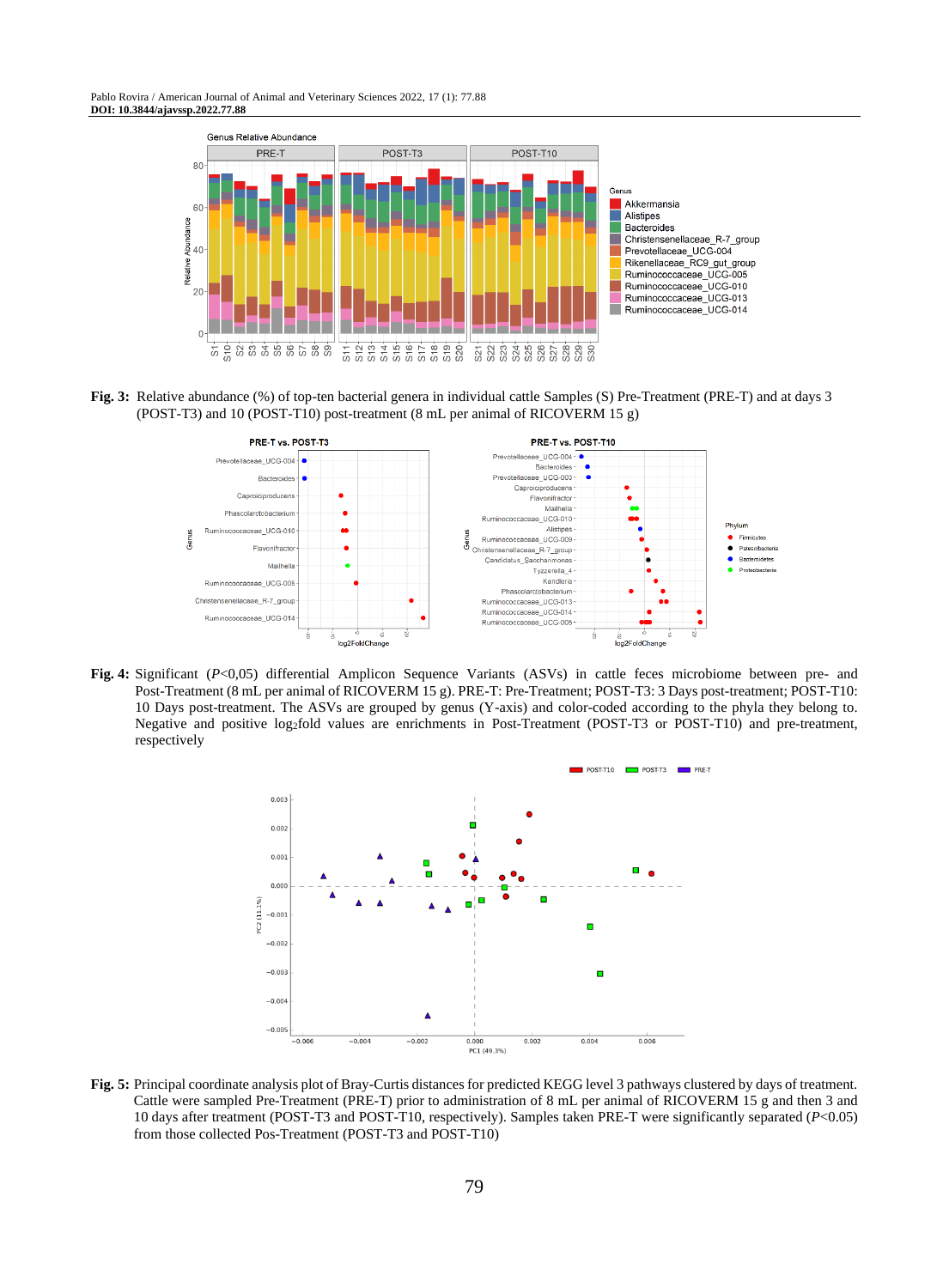The aims of this study were (1) to characterize the feces microbiome of steers with low and high FEC and (2) to explore changes in the microbiome profiles following ricobendazole administration. We hypothesize that FEC levels and ricobendazole treatment alter the fecal microbiome structure and predicted functionality based on a 16S rRNA gene high throughput sequencing approach.

## **Materials and Methods**

#### *Experimental Design and Sample Collection*

Individual fecal samples (25 g) were collected from the rectum of 50 Aberdeen Angus yearling steers  $(249±19$  kg of live weight) grazing native grasslands. Samples were immediately transported to the laboratory for FEC conducted on all individual samples by using the McMaster technique to estimate the number of eggs per gram of feces (epg). As a result of FEC results, 10 animals were selected for the present study: 5 Animals with high FEC (H-FEC,  $840\pm207$  epg) and 5 animals with low (undetectable) levels of FEC (L-FEC, <100 epg).

Fecal samples from H-FEC and L-FEC steers were collected at three-time points: Pre-treatment (PRE-T) and 3- and 10-days post-treatment (POST-T3 and POST-T10, respectively), resulting in a total of 30 samples. On day 0, all steers were treated with a single dose (8 mL/animal) of RICOVERM 15 g [active ingredient: Ricobendazole] (König, Argentina) administered via subcutaneous injection on the neck region. On each sampling point, fecal samples were immediately transported to the laboratory where one portion (5 g/sample) was destined for FEC analysis and the rest of the material (20 g/sample) was stored at -20°C freezer and remained frozen until further processing. Fecal egg counts examined POST-T3 and POST-T10 confirmed that all animals from both pre-treatment groups (L-FEC and H-FEC) remained free of quantifiable helminth infection (<100 epg) after ricobendazole treatment.

#### *Dna Extraction, Amplification and Sequencing*

All samples were transported to the Microbiology Sector of the Laboratorio Tecnológico del Uruguay (LATU, Montevideo) for DNA extraction using the QIAmp DNA Mini kit (QIAGEN) according to manufacturer's instructions. Sample DNA concentration (32,2 $\pm$ ,7 ng/uL) was quantified using a Qubit 2.0 fluorometer (Thermo Fisher Scientific). Final eluted DNA (70 µL aliquots) from all 30 samples were sent to the Macrogen Inc. Laboratory (Seoul, South Korea) for library preparation and amplicon sequencing. An amplicon library was constructed using a 341f-805r primer set to target the V3-V4 region of the 16S rRNA gene. Sequencing was performed on an Illumina MiSeq

platform (Illumina Inc., San Diego, CA, USA) generating paired-end  $2 \times 150$  bp reads.

#### *Data Processing and Sequencing Analysis*

All 16S rRNA gene amplicons were processed in R (version 4.0.5) using DADA2 version 1.12.1 (Callahan *et al*., 2016). After trimming primer sequences and low-quality reads, a step was performed to learn the error model of sequencing data. Identical sequences were combined using the dereplication function followed by the merging of reads (forward, reverse) and removal of chimeric sequences. This generated  $39.668 \pm 2.616$  (mean  $\pm$ s.d.) sequences per sample (min. 34.342, max. 45.905) available for downstream analysis. An Amplicon Sequence Variant (ASVs) table was constructed after taxonomic assignment of sequences against the SILVA reference database version 132 (Quast *et al*., 2013). Sample metadata, sequence taxonomy, ASVs and a phylogenetic tree constructed using the phangorn package [\(Schliep, 2011\)](https://www.frontiersin.org/articles/10.3389/fmicb.2020.01981/full#B86), were combined into an object using phyloseq version 1.22.3 for further analysis [\(McMurdie and Holmes, 2013\)](https://www.frontiersin.org/articles/10.3389/fmicb.2020.01981/full#B66).

#### *Feces Microbial Community Analysis*

Microbiome diversity, composition and function were compared between L-FEC and H-FEC groups and among the three sampling times (PRE-T, POST-T3 and POST-T10). Alpha diversity metrics Chao1 (a metric for ASVs richness) and Shannon (a metric that incorporates both ASVs richness and evenness) were computed using the estimate richness function of the phyloseq package [\(McMurdie and Holmes, 2013\)](https://www.frontiersin.org/articles/10.3389/fmicb.2020.01981/full#B66). The statistical significance (*P*<0,05) of differences in alpha diversity metrics was calculated by pairwise comparisons using the Wilcoxon rank-sum test. Beta diversity, a metric of differences between samples, was calculated using weighted and unweighted Uni Frac distances (Lozupone *et al*., 2014) and visualized by principal coordinates analysis. Adonis, a permutational multivariate analysis of variance in the vegan package version 2.5-6 (Oksanen *et al*., 2018), was performed to test for beta diversity differences (*P* < 0,05). Differential abundance (*P*<0,05) of individual taxa members at ASVs and genus level was evaluated using DESeq 2 (Love *et al*., 2014. Genus detected at ≥0.1% relative abundance in ≥50% of samples were considered members of the core microbiome. The potential function of microbiomes was predicted by PICRUSt2 (Douglas *et al*., 2020). The statistical differences (*P*<0,05) between groups were determined using the two-sided Welch's test and Benjamini-Hochberg FDR was used to correct for multiple tests in the STAMP software (Parks and Beiko, 2010).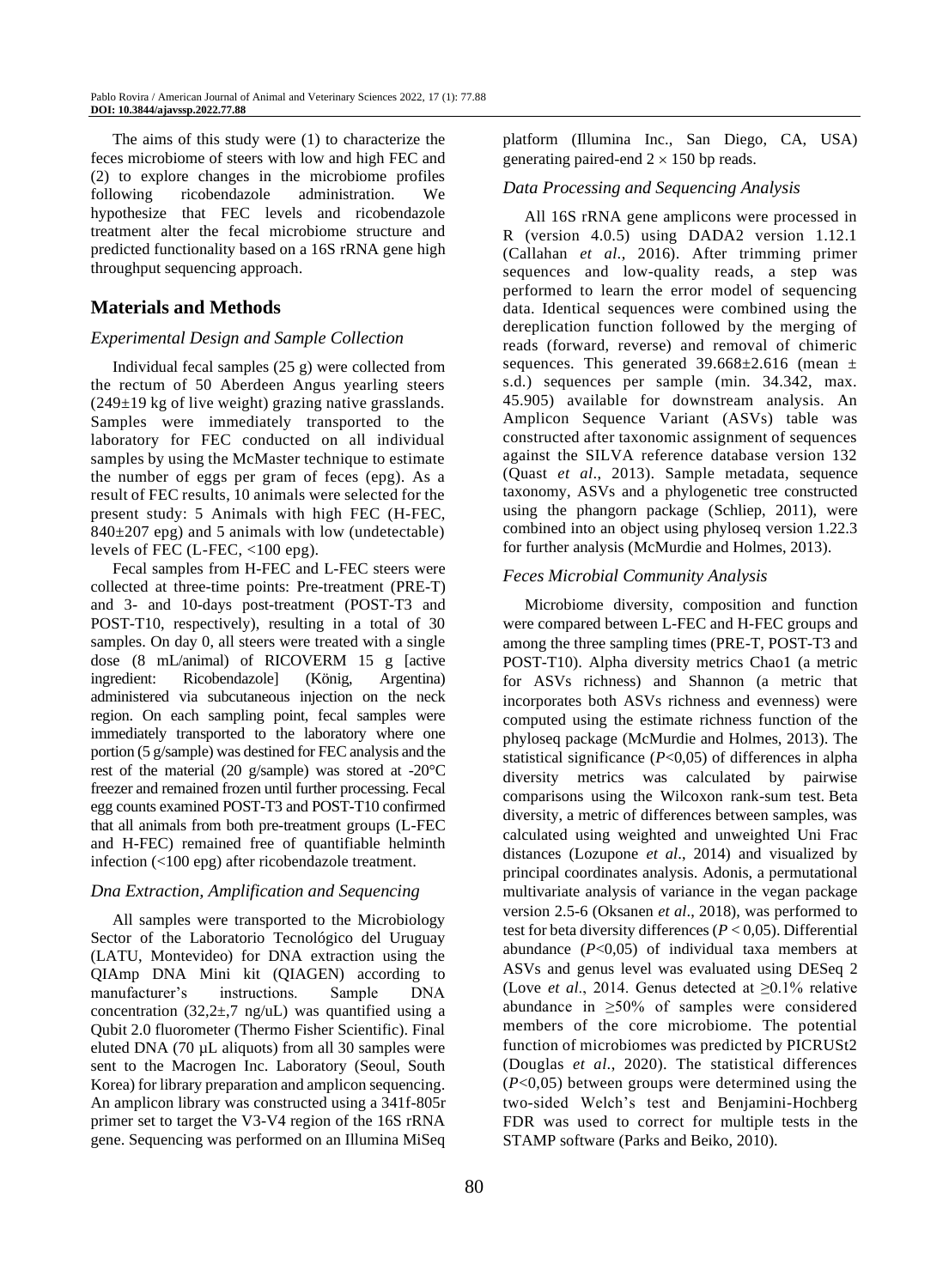#### **Results**

#### *Ricobendazole-Treatment Associates with Altered Microbiome Alpha and Beta Diversity in Feces of Beef Cattle*

To determine if pre-treatment parasite burden or the anthelmintic treatment influence microbiome alpha diversity, we calculated Chao1 and Shannon values. Both indexes were higher (*P*<0.05) in animals 10 days after treatment compared to pre-treatment levels (Fig. 1). At ASVs level, mean  $\pm$  s.d. of Chao1 was 791 $\pm$ 58 (PRE-T) and 870±40 (POST-T10) (*P*<0.05). Similarly, the Shannon index of POST-T10 was higher (*P*<0.05) than that of PRE-T  $(6.14 \pm 0.07 \text{ vs. } 5.98 \pm 0.10, \text{ respectively}).$ Alpha diversity measures in POST-T3 were similar (*P*>0.05) than those registered PRE-T and POST-T10. Microbial community alpha diversity measures were not affected (*P*>0.05) by the level of FEC pre-treatment, averaging  $768\pm54$  (L-FEC) and  $791\pm67$  (H-FEC) for Chao 1 and 5.97±0.07 and 6.00±0.14 for Shannon (L-FEC and H-FEC, respectively).

Microbial beta diversity was assessed by weighted and unweighted UniFrac measure at ASVs level. A significant separation was observed between microbial composition and anthelmintic treatment (*P*<0.05) (Fig. 2). Permutational Multivariate Analysis of Variance (PERMANOVA) indicated that microbial beta diversity of the 3 groups were different (*P*<0.05) and that fecal microbiome of ricobendazole-treated cattle remained disturbed for the duration of the study in comparison with PRE-T animals. On the other hand, a multivariate analysis of samples with L-FEC and H-FEC pre-anthelminthic treatment revealed no significant differences (*P*>0.05) between the fecal microbiome

beta diversity of these two groups (Supplementary material, Fig. S1).

#### *Microbiome Composition and Differential Abundance of Taxa Associated with Ricobendazole-Treatment*

Overall, 165 genera of bacteria were identified. The microbial community was dominated by genera belonging to the phyla Firmicutes (*Ruminococcaceae, Christensenellaceae*), Bacteroidetes (*Bacteroides, Rikenellaceae RC9, Alistipes, Prevotellaceae*) and Verrucomicrobia (*Akkermansia*) (Fig. 3). To identified genera whose abundance were influenced by anthelmintic treatment we used DESeq 2 which test for differential expression based on a model using the negative binomial distribution. Difference in abundance of individual taxa at the genus level were detected between PRE-T and post-treatment samples in 20 out of 165 genera (12%). Considering the most abundant genera listed in Fig. 3, samples collected post-treatment were characterized by an increased abundance (*P*<0.05) of *Alistipes* (POST-T3) and *Ruminococcaceae*\_UCG-010 (POST-T10) compared with samples PRE-T. In addition, *Agathobacter, Mahiella, Phascolarctobacterium, Ruminiclostridium* and *Treponema*\_2 were low-abundant genera with at least 0,1% relative abundance (ra) significantly increased (*P*<0,05) POST-T10 compared to PRE-T. On the other hand, top-ten *Ruminococcaceae*\_UCG-013, *Ruminococcaceae*\_UCG-014 and *Christensenellaceae*\_R-7\_group genera were consistently increased (*P*<0.05) in samples from PRE-T compared with post-treatment. Low-abundant genera (ra >0,1%) *Paeniclostridium, Ruminiclostridium*\_1, *Ruminococcus*\_2 and *Tyzzerella*\_4 in the PRE-T group were higher than those in the POST-T10 group.



**Fig: S1:** The principal coordinate plot of beta diversity measured by weighted and unweighted UniFrac at amplicon sequence variants (ASVs) level pre-treatment (8 mL per animal of RICOVERM 15 g) separated by parasite burden (P>0.05). L-FEC: Low fecal egg counts; H-FEC: High fecal egg counts.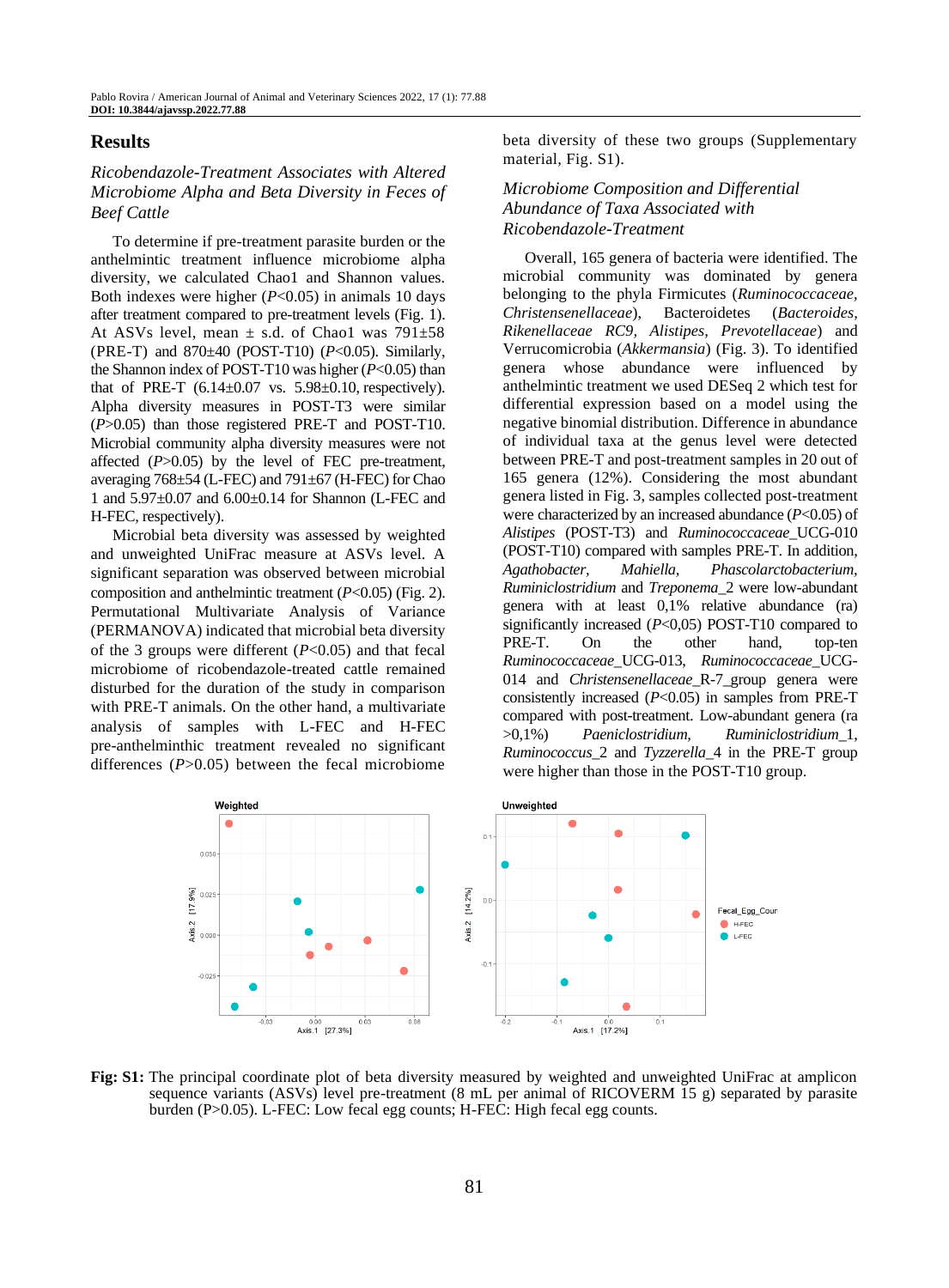At the highest level of taxonomic resolution, we also determined which ASVs were differentially abundant between each anthelmintic treatment group and the control PRE-T group. Compared with animals' PRE-T, anthelmintic treatment was associated with a significant decrease in 2 (POST-T3) and 16 (POST-T10) ASVs, whereas 14 and 24 ASVs were significantly increased in the ricobendazole-treated animals POST-T3 and POST-T10, respectively. Figure 4 shows significantly affected ASVs classified at genus and phylum level (does not include ASVs classified as "NA" at genus level). Overall, a subset of 39 ASVs belonging to 4 phyla and 17 genera were affected. Almost half (41%) of these ASVs corresponded to genera in the Ruminococcaceae family (genera UCG-005, UCG-010, UCG-013, UCG-014) in the phylum Firmicutes. Investigation of the differentially abundant ASVs between the PRE-T and POST-T10 group revealed differences in the abundances of specific ASVs within the same genus. Some ASVs within the genus Ruminococcaceae UCG-005 were highly abundant in the PRE-T group while others were highly abundant in POST-T10 group. Within phylum Bacteroidetes, there were 3 ASVs that were exceptionally enriched  $(log_2fold$  >-20) in post-treatment samples corresponding to *Prevotellaceae* (UCG-003 and UCG-004) and *Bacteroides*. Only 3 ASVs differed (*P*<0.05) in abundance between POST-T3 and POST-T10 (data not shown). Two of them were enriched POST-T10 (genera *Prevotellaceae* UCG-003 and *Christensenellaceae* R7), while the remaining ASV (genus *Ruminococcaceae* UCG-005) was more abundant in POST-T3.

There was no significant difference (*P*>0,05) in abundance of genera between the FEC groups. When compared at the ASV level, 5 ASVs were differentially abundant (*P*<0,05) between the L-FEC and H-FEC groups which suggests a lower variation in fecal microbiome compared to the anthelmintic effect. Three of these ASVs (genera *Alistipes, Ruminococcaceae* UCG-005 and *Ruminococcaceae* NK4A214) were more abundant in feces from L-FEC cattle, whereas 2 ASVs (genera *Akkermansia* and *Ruminococcaceae* UCG-013) were more abundant in feces from H-FEC cattle.

#### *Predicted Functional Potential of Feces Microbiome*

To analyze the functional changes of the fecal microbiome as a consequence of anthelmintic treatment, metagenomes potential between the three groups (PRE-T, POST-T3 and POST-T10) were predicted by PICRUSt2. The results revealed that high abundance of bacterial metagenome in the three groups was mainly associated with "amino acid biosynthesis" (mean  $\pm$  s.d.: 20,2±0,3% of reads), "nucleotide and nucleoside biosynthesis" (19,1±0,2%), "cofactor, electron carrier and vitamin biosynthesis"  $(13,4\pm0,1\%)$ , "fatty acid and lipid biosynthesis" (7,6±0,1%) and "fermentation"  $(5,4\pm0,1\%)$  in KEGG level 2. At the highest level of resolution, the analyses resulted in 370 KEGG level 3 pathways, with a mean  $\pm$  s.d. of 322 $\pm$ 10 pathways per sample (min. 306; max. 351). Figure 5 shows that samples taken prior to anthelmintic treatment (PRE-T) were clustered apart (*P*<0.05) from those collected after treatment (POST-T3 and POST-T10). There were 130 KEGG level 3 pathways out of 370 (35%) that were differentially abundant between PRE-T and POST-T10 samples ( $P<0.05$ ). A total of 59 and 71 pathways were identified as statistically (*P*<0.05) higher and lower in POST-T10, respectively, compared to PRE-T levels, but not differential abundance was identified between POST-T3 and POST-T10 pathways (*P*>0.05).

Table S1 (Supplementary Material) shows microbial PICRUSt-predicted KEGG functions greater than 0,01% relative abundance and significantly (*P*<0.05) affected by ricobendazole (8 ml per animal of RICOVERM 15 g) 10 days after treatment (POST-T10) compared to PRE-T. Nucleoside/nucleotide biosynthesis and cofactor/vitamin biosynthesis were the categories with most individual pathways affected (16 and 15, respectively).

|                                  |                                                                                                 | Mean relative frequency (%) |          | Difference between means |                       |
|----------------------------------|-------------------------------------------------------------------------------------------------|-----------------------------|----------|--------------------------|-----------------------|
| <b>KEGG Pathway</b><br>Level 2   | Level 3                                                                                         | PRE-T                       | POST-T10 | Decreased<br>POST-T10    | Increased<br>POST-T10 |
| Amine and Polyamine Biosynthesis | superpathway of polyamine biosynthesis II                                                       | 0.02                        | 0.04     |                          | $-0.02$               |
| Amine and Polyamine Degradation  | aromatic biogenic amine degradation (bacteria)                                                  | 0.01                        | 0.00     | 0.01                     |                       |
| Amino Acid Biosynthesis          | L-glutamate and L-glutamine biosynthesis                                                        | 0.47                        | 0.43     | 0.04                     |                       |
|                                  | L-lysine biosynthesis I                                                                         | 0.81                        | 0.77     | 0.04                     |                       |
|                                  | L-arginine biosynthesis II (acetyl cycle)                                                       | 0.79                        | 0.75     | 0.03                     |                       |
|                                  | L-arginine biosynthesis I (via L-ornithine)                                                     | 0.78                        | 0.75     | 0.03                     |                       |
|                                  | L-arginine biosynthesis IV (archaebacteria)                                                     | 0.78                        | 0.75     | 0.03                     |                       |
|                                  | superpathway of aromatic amino acid biosynthesis                                                | 0.98                        | 0.95     | 0.03                     |                       |
|                                  | superpathway of L-aspartate and L-asparagine biosynthesis                                       | 0.82                        | 0.79     | 0.03                     |                       |
|                                  | L-lysine biosynthesis II                                                                        | 0.06                        | 0.05     | 0.01                     |                       |
|                                  | L-arginine biosynthesis III (via N-acetyl-L-citrulline)                                         | 0.31                        | 0.36     |                          | $-0.05$               |
| Amino Acid Degradation           | L-leucine degradation I                                                                         | 0.03                        | 0.04     |                          | $-0.01$               |
| Aminoacyl-tRNA Charging          | tRNA charging                                                                                   | 0.91                        | 0.90     | 0.02                     |                       |
| Aromatic Compound Biosynthesis   | chorismate biosynthesis I                                                                       | 0.94                        | 0.91     | 0.03                     |                       |
|                                  | chorismate biosynthesis from 3-dehydroquinate                                                   | 0.90                        | 0.88     | 0.02                     |                       |
|                                  | C1 Compound Utilization and Assimilation formaldehyde assimilation II (assimilatory RuMP Cycle) | 0.02                        | 0.01     | 0.01                     |                       |
|                                  | formaldehyde oxidation I                                                                        | 0.01                        | 0.01     | 0.00                     |                       |
|                                  | incomplete reductive TCA cycle                                                                  | 0.55                        | 0.59     |                          | $-0.05$               |
| Carbohydrate Biosynthesis        | UDP-N-acetyl-D-glucosamine biosynthesis I                                                       | 0.70                        | 0.66     | 0.04                     |                       |
|                                  | dTDP-L-rhamnose biosynthesis                                                                    | 0.80                        | 0.77     | 0.03                     |                       |
|                                  | CMP-3-deoxy-D-manno-octulosonate biosynthesis                                                   | 0.23                        | 0.28     |                          | $-0.05$               |
|                                  | colanic acid building blocks biosynthesis                                                       | 0.38                        | 0.42     |                          | $-0.04$               |

Table. S1: Metabolic KEGG pathways significantly affected (*P <* 0,05) by anthelmintic treatment (8 ml per animal of RICOVERM 15 g). PRE-T: pre-treatment; POST-T10: 10 days after treatment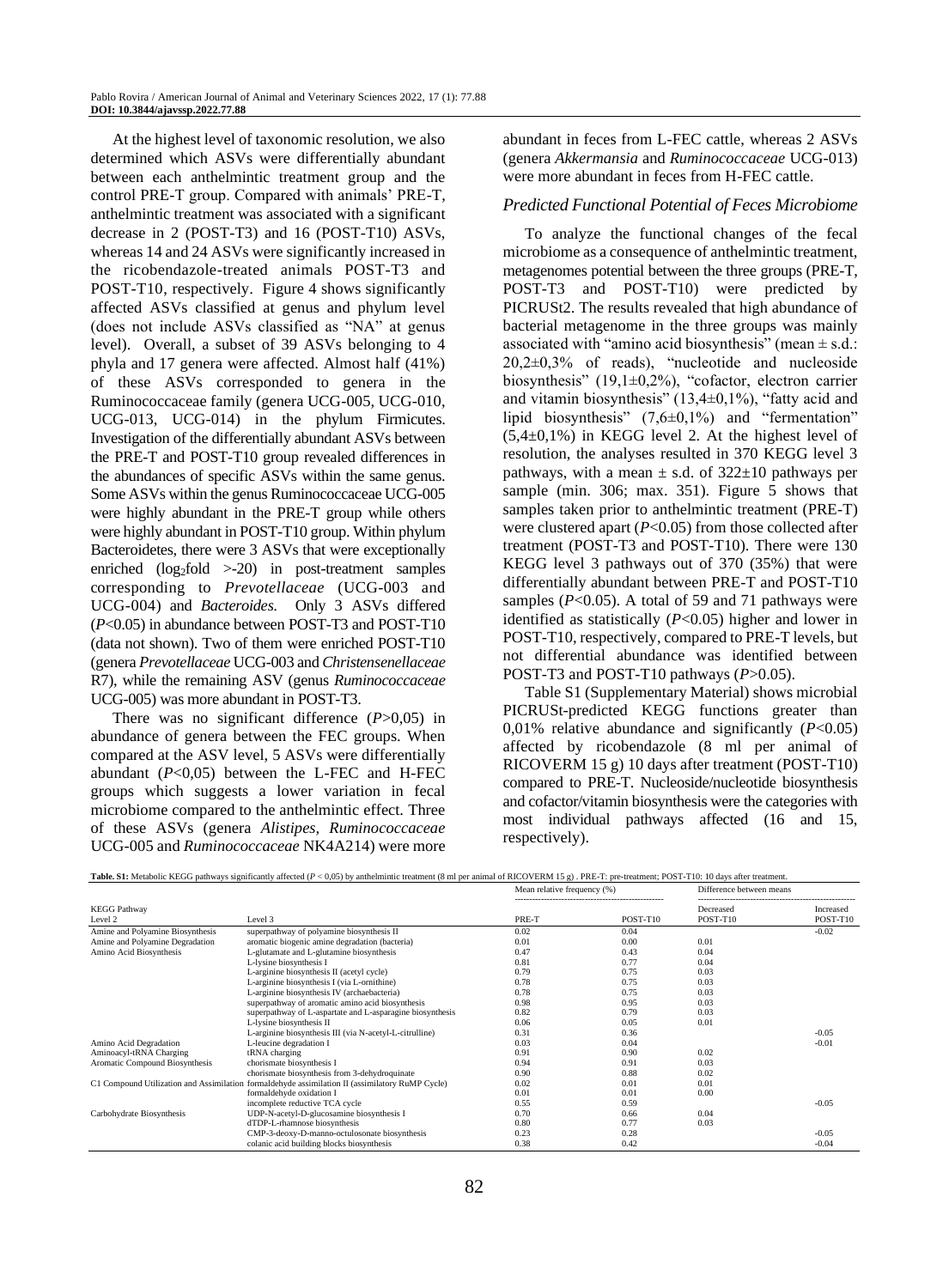#### Pablo Rovira / American Journal of Animal and Veterinary Sciences 2022, 17 (1): 77.88 **DOI: 10.3844/ajavssp.2022.77.88**

| Table. S1: Continue                    |                                                                                                           |              |              |              |                    |
|----------------------------------------|-----------------------------------------------------------------------------------------------------------|--------------|--------------|--------------|--------------------|
|                                        | superpathway of GDP-mannose-derived O-antigen                                                             |              |              |              |                    |
|                                        | building blocks biosynthesis                                                                              | 0.36         | 0.41         |              | $-0.05$            |
| Carbohydrate Degradation               | sucrose degradation III (sucrose invertase)                                                               | 0.24         | 0.20         | 0.05         |                    |
| Cell Structure Biosynthesis            | frucose degradation<br>peptidoglycan maturation (meso-diaminopimelate                                     | 0.07         | 0.05         | 0.02         |                    |
|                                        | containing)                                                                                               |              | 0.84         | 0.73         | 0.10               |
|                                        | UDP-N-acetylmuramoyl-pentapeptide biosynthesis II                                                         |              |              |              |                    |
|                                        | (lysine-containing)<br>peptidoglycan biosynthesis III (mycobacteria)                                      | 0.91         | 0.94<br>0.90 | 0.91<br>0.02 | 0.02               |
|                                        | peptidoglycan biosynthesis I (meso-diaminopimelate)                                                       |              |              |              |                    |
|                                        | containing)                                                                                               |              | 0.92         | 0.90         | 0.02               |
|                                        | Kdo transfer to lipid IVA III (Chlamydia)                                                                 | 0.22         | 0.27         |              | $-0.05$            |
|                                        | lipid IVA biosynthesis                                                                                    | 0.24         | 0.29         |              | $-0.05$            |
| Cofactor, Prosthetic Group,            | peptidoglycan biosynthesis IV (Enterococcus faecium)<br>thiazole biosynthesis II (aerobic bacteria)       | 0.26<br>0.18 | 0.30<br>0.11 | 0.07         | $-0.04$            |
| Electron Carrier and                   | thiamine salvage II                                                                                       | 0.70         | 0.64         | 0.06         |                    |
| Vitamin Biosynthesis                   | superpathway of thiamine diphosphate biosynthesis II                                                      | 0.34         | 0.29         | 0.05         |                    |
|                                        | thiazole biosynthesis I (facultative anaerobic bacteria)                                                  | 0.53         | 0.48         | 0.05         |                    |
|                                        | adenosylcobalamin biosynthesis from<br>adenosylcobinamide-GDP I                                           | 0.69         | 0.65         | 0.04         |                    |
|                                        | superpathway of adenosylcobalamin salvage                                                                 |              |              |              |                    |
|                                        | from cobinamide II                                                                                        |              | 0.70         | 0.65         | 0.04               |
|                                        | superpathway of adenosylcobalamin salvage                                                                 |              |              |              |                    |
|                                        | from cobinamide I<br>cob(II)yrinate a,c-diamide biosynthesis I                                            |              | 0.71         | 0.67         | 0.04               |
|                                        | (early cobalt insertion)                                                                                  |              | 0.08         | 0.05         | 0.03               |
|                                        | coenzyme A biosynthesis I (prokaryotic)                                                                   | 0.87         | 0.85         | 0.02         |                    |
|                                        | N10-formyl-tetrahydrofolate biosynthesis                                                                  | 0.72         | 0.71         | 0.01         |                    |
|                                        | flavin biosynthesis I (bacteria and plants)                                                               | 0.57         | 0.59         |              | $-0.02$            |
|                                        | polyisoprenoid biosynthesis (E. coli)<br>pyridoxal 5'-phosphate biosynthesis I                            | 0.50<br>0.16 | 0.55<br>0.21 |              | $-0.05$<br>$-0.05$ |
|                                        | superpathway of pyridoxal 5'-phosphate                                                                    |              |              |              |                    |
|                                        | biosynthesis and salvage                                                                                  | 0.21         | 0.27         |              | $-0.06$            |
|                                        | superpathway of thiamine diphosphate biosynthesis I                                                       | 0.45         | 0.48         | $-0.03$      |                    |
| Fatty Acid and Lipid Biosynthesis      | phosphatidylglycerol biosynthesis I (plastidic)<br>phosphatidylglycerol biosynthesis II (non-plastidic)   | 0.87<br>0.87 | 0.83<br>0.83 | 0.04<br>0.04 |                    |
|                                        | superpathway of phospholipid biosynthesis I (bacteria)                                                    | 0.92         | 0.88         | 0.04         |                    |
|                                        | CDP-diacylglycerol biosynthesis I                                                                         | 0.99         | 0.97         | 0.03         |                    |
|                                        | CDP-diacylglycerol biosynthesis II                                                                        | 0.99         | 0.97         | 0.03         |                    |
|                                        | fatty acid elongation -- saturated                                                                        | 0.54<br>0.54 | 0.61         | 0.09         | $-0.07$            |
| Fermentation                           | acetylene degradation<br>pyruvate fermentation to isobutanol (engineered)                                 | 1.05         | 0.46<br>1.00 | 0.04         |                    |
|                                        | glycerol degradation to butanol                                                                           | 0.06         | 0.03         | 0.03         |                    |
|                                        | pyruvate fermentation to acetate and lactate II                                                           | 0.95         | 0.92         | 0.03         |                    |
|                                        | Bifidobacterium shunt                                                                                     | 0.17         | 0.20         |              | $-0.03$            |
|                                        | homolactic fermentation<br>pyruvate fermentation to propanoate I                                          | 0.46<br>0.37 | 0.51<br>0.42 |              | $-0.05$<br>$-0.05$ |
| Glycan Biosynthesis                    | glycogen biosynthesis I (from ADP-D-Glucose)                                                              | 0.96         | 0.92         | 0.04         |                    |
| Glycolysis                             | glycolysis III (from glucose)                                                                             | 0.98         | 0.96         | 0.01         |                    |
|                                        | glycolysis II (from fructose 6-phosphate)                                                                 | 0.40         | 0.46         |              | $-0.06$            |
| Inorganic Nutrient Metabolism          | nitrate reduction VI (assimilatory)<br>superpathway of sulfur oxidation (Acidianus ambivalens)            | 0.02<br>0.02 | 0.01<br>0.02 | 0.01         | $-0.01$            |
|                                        | urea cycle                                                                                                | 0.02         | 0.03         |              | $-0.01$            |
| Nucleic Acid Processing                | queuosine biosynthesis                                                                                    |              | 0.35         | 0.39         | $-0.04$            |
| Nucleoside and Nucleotide Biosynthesis | adenine and adenosine                                                                                     |              |              |              |                    |
|                                        | salvage III<br>adenosine ribonucleotides                                                                  | 0.91         | 0.88         | 0.03         |                    |
|                                        | de novo biosynthesis                                                                                      | 1.05         | 1.03         | 0.02         |                    |
|                                        | UMP biosynthesis I                                                                                        |              | 0.98         | 0.97         | 0.02               |
|                                        | 5-aminoimidazole ribonucleotide biosynthesis II                                                           | 0.94         | 0.93         | 0.01         |                    |
|                                        | superpathway of 5-aminoimidazole<br>ribonucleotide biosynthesis                                           | 0.94         | 0.93         | 0.01         |                    |
|                                        | pyrimidine deoxyribonucleotide phosphorylation                                                            | 0.35         | 0.40         |              | $-0.05$            |
|                                        | pyrimidine deoxyribonucleotides de novo biosynthesis I                                                    | 0.36         | 0.41         |              | $-0.05$            |
|                                        | pyrimidine deoxyribonucleotides de novo biosynthesis II                                                   | 0.47         | 0.50         |              | $-0.04$            |
|                                        | superpathway of guanosine nucleotides                                                                     |              |              |              | $-0.06$            |
|                                        | de novo biosynthesis I<br>superpathway of guanosine nucleotides de novo                                   | 0.45         | 0.50         |              |                    |
|                                        | biosynthesis II                                                                                           | 0.48         | 0.54         |              | $-0.06$            |
|                                        | superpathway of purine nucleotides de novo biosynthesis I                                                 | 0.60         | 0.65         |              | $-0.05$            |
|                                        | superpathway of purine nucleotides de novo biosynthesis II                                                | 0.61         | 0.66         |              | $-0.05$            |
|                                        | superpathway of pyrimidine deoxyribonucleoside salvage<br>superpathway of pyrimidine deoxyribonucleotides | 0.40         | 0.43         |              | $-0.04$            |
|                                        | de novo biosynthesis (E. coli)                                                                            | 0.47         | 0.50         |              | $-0.03$            |
|                                        | superpathway of pyrimidine ribonucleosides salvage                                                        | 0.51         | 0.57         |              | $-0.07$            |
|                                        | superpathway of pyrimidine ribonucleotides                                                                |              |              |              |                    |
| Nucleoside and Nucleotide Degradation  | de novo biosynthesis<br>superpathway of pyrimidine                                                        | 0.58         | 0.64         |              | $-0.06$            |
|                                        | deoxyribonucleosides degradation                                                                          | 0.46         | 0.39         | 0.07         |                    |
|                                        | superpathway of purine deoxyribonucleosides degradation                                                   | 0.41         | 0.35         | 0.06         |                    |
|                                        | purine ribonucleosides degradation                                                                        | 0.41         | 0.35         | 0.06         |                    |
|                                        | adenosine nucleotides degradation II                                                                      | 0.23         | 0.26         |              | $-0.03$            |
|                                        | guanosine nucleotides degradation III<br>inosine 5'-phosphate degradation                                 | 0.25<br>0.64 | 0.29<br>0.69 |              | $-0.03$<br>$-0.05$ |
| Secondary Metabolite Biosynthesis      | methylerythritol phosphate pathway I                                                                      | 0.89         | 0.87         | 0.02         |                    |
|                                        | methylerythritol phosphate pathway II                                                                     | 0.89         | 0.87         | 0.02         |                    |
|                                        | superpathway of geranylgeranyl diphosphate                                                                |              |              |              |                    |
|                                        | biosynthesis II (via MEP)<br>taxadiene biosynthesis (engineered)                                          | 0.88<br>0.12 | 0.86<br>0.17 | 0.02         | $-0.05$            |
| Secondary Metabolite Degradation       | superpathway of hexitol degradation (bacteria)                                                            | 0.03         | 0.02         | 0.01         |                    |
|                                        | anhydromuropeptides recycling I                                                                           | 0.31         | 0.37         |              | $-0.06$            |

In general, pyrimidine and purine biosynthesis increased POST-T10, whereas adenosine and aminoimidazole decreased POST-T10. Within the cofactor/vitamin category, pathways related to thiamine

TCA cycle TCA cycle I (prokaryotic) 0.45 0.48 0.48 -0.04<br>TCA cycle V (2-oxoglutarate:ferredoxin oxidoreductase) 0.53 0.57 0.57 0.57 -0.04

ontinum on increasing and the control of the control of the control of the control of the control of the control of the control of the control of the control of the control of the control of the control of the control of

TCA cycle VII (acetate-producers) 0.04 0.07 -0.03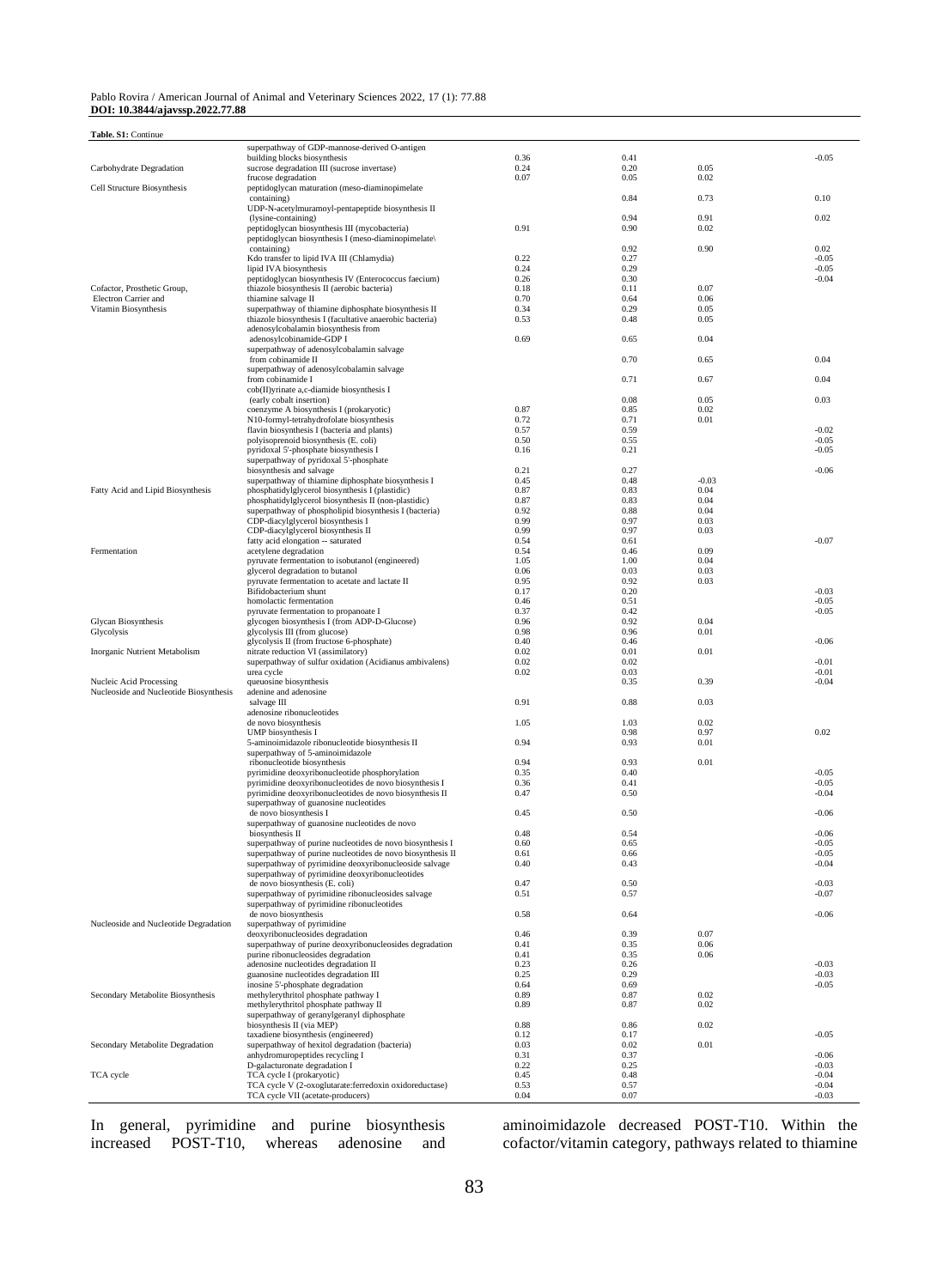(vitamin  $B_1$ ) and adenosyl cobalamin (vitamin  $B_{12}$ ) biosynthesis decreased POST-T10, while flavin, polyisoprenoid and pyridoxal (vitamin  $B_6$ ) biosynthesis increased POST-T10. In addition, ricobendazole administration decreased amino acid and chorismate biosynthesis, sucrose and fucose degradation, fatty acid biosynthesis (phosphatidylglycerol and CDPdiacylglycerol). On the other hand, pathways related to TCA cycle and secondary metabolite degradation were enriched after ricobendazole administration.

### **Discussion**

The recent advances and understanding of the microbiome-helminth association (Zaiss and Harris, 2016) have raised questions regarding anthelmintic use and the unintended effects on the cattle microbiome. In the present study, we determined the effect that a single subcutaneous injection of ricobendazole has on the fecal microbiome of growing steers. Anthelmintic treatment had a significant effect on the fecal microbial community, with the greatest effect observed 10 days after treatment (POST-T10) based on microbial richness (Fig. 1), principal coordinate analysis (Fig. 2), the differential abundance of individual taxa (Fig. 4) and predicted metagenomes function (Fig. 5). This was unexpected given that POST-T3 was the most immediate sampling time following administration and likely when ricobendazole concentrations were higher. However, considering that ricobendazole dissolves in very low pH, the introduction of the drug in a subcutaneous area with a pH close to neutrality could favor precipitation of the drug, its slow absorption and sustained plasma concentrations over time (Formentini *et al*., 2001). The Permutational Analysis of Variance (PERMANOVA) suggested that changes in microbial profiles were still occurring up to 10 days after treatment, but we do not know whether a new equilibrium was reached at POST-T10 or the shift in microbial profile continued to occur. Further study with the observation of fecal microbiomes for more than 10 days post-treatment would help to answer this question. We speculate that any microbial population affected by anthelmintic treatment might be expected to return to the pre-treatment state following clearance of the drug and a period of microbiome recomposition.

The alteration to the microbial community associated with ricobendazole administration, a member of the benzimidazoles group (Kopel *et al*., 2015), is usually referred to as "dysbiosis" and attributed to systemic immunological effects and suppression of helminth infection (Cooper *et al*., 2008; Wammes *et al*., 2016; Sharpton *et al*., 2020). However, since the dysbiosis occurred regardless of the parasite burden in

L-FEC and H-FEC groups, it is possible that some of the changes observed in this study could be the result of indirect, rather than direct, effects of ricobendazole. For example, Daniels *et al*. (2020) reported a reduction in fecal pH after administration of moxidectin to horses which determined changes in the cellulolytic bacterial population altering the microbiome composition and richness. In the present study, the increased microbial richness after ricobendazole administration may represent one mechanism by which animals enhance their performance after anthelmintic treatment as microbial richness has been associated with mature, stable and healthy gut microbial environments (Mosca *et al*., 2016; Jenkins *et al*., 2018).

Few studies demonstrated compositional changes in the gut microbiome in response to anthelmintic treatment in humans (Yang *et al*., 2017) and horses (Sirois, 2013), while other studies did not find major effects of anthelmintics on the intestinal microbiome of mice (Korte *et al*., 2018) and horses (Crotch-Harvey *et al*., 2018; Kunz *et al*., 2019). Different results from published studies may be attributable to different species, the time of sampling, the stage of parasite infection, different active ingredients, dosages, or route of delivery (Peachey *et al*., 2017; Fujishiro *et al*., 2020). In the present study in cattle, abundant genera such as *Alistipes and Ruminococcaceae* UCG-010 exhibited an increasing trend after anthelmintic treatment, while *Christensenellaceae* R7, *Ruminococcaceae* UCG-013 and *Ruminococcaceae* UCG-014 showed a decreasing trend. The genera in the Ruminococcaceae family and genus *Christensenellaceae* R7 belong to the class Clostridia, which is known to facilitate the host immune responses due to their production of short-chain fatty acids including butyrate with anti-inflammatory properties (Hu *et al*., 2021). In addition, Ruminococcaceae are highly cellulolytic bacteria and thus, an increase following ricobendazole treatment could possibly increase the host's ability to digest plant material and improve its overall performance. *Alistipes*  could have a role in the modulation of the animal response after anthelmintic treatment (Hu *et al*., 2021) as it belongs to the Bacteroidetes phylum, commonly associated with anti-inflammatory cytokines and immune suppression. Other members of the phylum Bacteroidetes at the ASV level (Fig. 4) were consistently enriched on ricobendazole-treated animals suggesting a role of Bacteroidetes modulating intestinal and immune functions in the host (Rubel *et al*., 2020).

Using the PICRUSt method to predict metagenomes and functions, we found that microbial metabolism was altered after anthelmintic treatment. This is contrary to a previous study that did not find significant differences in predicted metabolic pathways in horse's fecal microbiome after administration of moxidectin (Daniels *et al*., 2020).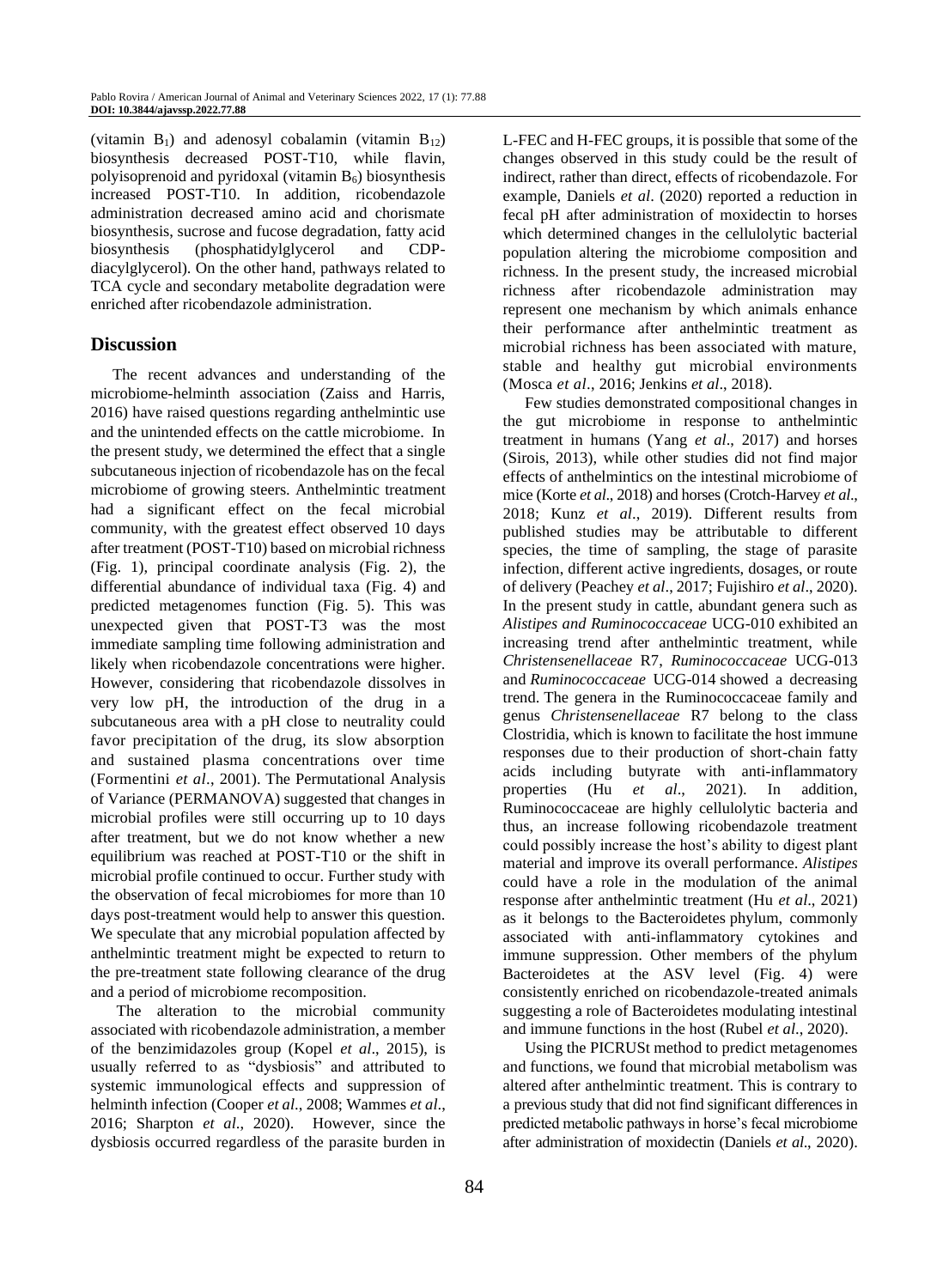We speculate that ricobendazole-associated changes in taxa abundance were accompanied by changes in the inferred gene abundance of microbial metabolic pathways. In our study, nucleotide and nucleoside biosynthesis and cofactor, electron carrier and vitamin biosynthesis were the two most affected metabolic functions with 16 and 15 KEGG level 3 pathways significantly affected, respectively, after ricobendazoletreatment (Table S1). Within nucleotide and nucleoside biosynthesis, most of the pathways (11 out of 16) increased after ricobendazole-treatment and were mostly related to purine and pyrimidine *de novo* biosynthesis over salvage biosynthesis using bases recovered from the environment (Kumari and Tripathi, 2021). The *de novo* pathway is energy-inefficient compared to the salvage pathway and usually prevails in niches that have low nucleotide availability (Kumari and Tripathi, 2021). This suggests competition for nutrients between members of the fecal microbiome probably associated with increased microbial diversity after treatment with ricobendazole.

Among the metabolic functions related to cofactors and vitamins, the biosynthesis of vitamins B family was the most affected, including B1 and B12, which decreased after ricobendazole-treatment and B6 which increased after anthelmintic administration. B vitamins participate in several metabolic pathways (Putnam and Goodman, 2020), including the maintenance of immune homeostasis (Hosomi and Kunisawa, 2017) and the intestinal microbiome is a key supplier as B vitamins cannot be synthesized by cattle (Yoshii *et al*., 2019). A decrease in metabolic pathways related to amino acid biosynthesis was observed in the ricobendazoleadministered feces microbiome, especially in the glutamate family (glutamate, glutamine, arginine). Glutamate and glutamine are both key nitrogen/amino group donors for amino acid synthesis and provide the major entry points of ammonia into bacterial metabolism (Shimizu and Hirasawa, 2006), particularly important for gut bacteria unable to use other nitrogen sources (Fischbach and Sonnenburg, 2011). Although we observed robust PICRUSt changes in response to ricobendazole treatment, we cannot definitively conclude that shifts in microbiome composition resulted in altered metabolic activity without additional supporting data (such as transcriptomics or metabolomics).

The level of parasite burden prior to ricobendazole administration (L-FEC and H-FEC groups) did not cause significant alterations of the fecal microbiome composition, diversity and functionality. In contrast with published literature showing that helminths in people were associated with increased microbial diversity (Kreisinger *et al*., 2015; Lee *et al*., 2014) as a host mechanism to reduce intestinal inflammation

(Glendinning *et al*., 2014), cattle in the present study had similar PRE-T microbiome composition, regardless of FEC levels (Fig. S1). When we compared the differential abundance of taxa between L-FEC and H-FEC animals PRE-T, only 5 ASVs out of 2,641 were significantly different, suggesting that the level of parasite infection had a lower impact on the feces microbiome compared to anthelmintic treatment. It is possible that the parasite burden in the H-FEC group (840 eggs per gram) in the present study was not high enough to induce inflammation and changes in microbial diversity (Peachey *et al*., 2017) or that FEC was a poor indicator of parasite burden (Nielsen *et al*., 2010).

To our knowledge, this is the first study to show that ricobendazole cause substantial changes in the fecal microbiome of grazing cattle harboring low and high levels of FEC. The key strengths of this study were the longitudinal design and the mass ricobendazoletreatment which mirrors what happens in commercial farms. However, our findings are limited by the small sample size, the sex of the cattle (only males), the limited follow-up time and the lack of control groups for each sampling time. Nonetheless, determining the impact that anthelmintics exert on the structure and function of the feces microbiome of cattle is of paramount importance, as the gut metabolism of livestock (and consequently their productivity) is greatly dependent on the maintenance of a 'healthy' and diverse commensal flora (Peachey *et al*., 2017). From the research standpoint, previous exposure of animals to anthelminthic products should be considered in the design of experiments since it can be a confounding factor in the interpretation of the results.

### **Conclusion**

This study demonstrated that the composition and function of the feces microbiome of growing steers were significantly altered 3 and 10 days after a single subcutaneous injection of ricobendazole. Advancements in the understanding of the effects of anthelmintics on gut bacteria may lead to new precise treatments to promote healthy gut microbiomes and more productive animals. Future directions of this research include comparative studies by using different anthelmintic agents with larger numbers of animals for a prolonged period to establish more precise associations between anthelmintic use, microbiome composition and phenotypic traits (i.e., average daily gain).

### **Acknowledgment**

Special thanks to Pablo Lorenzo (INIA) for handling the animals and collecting the samples. We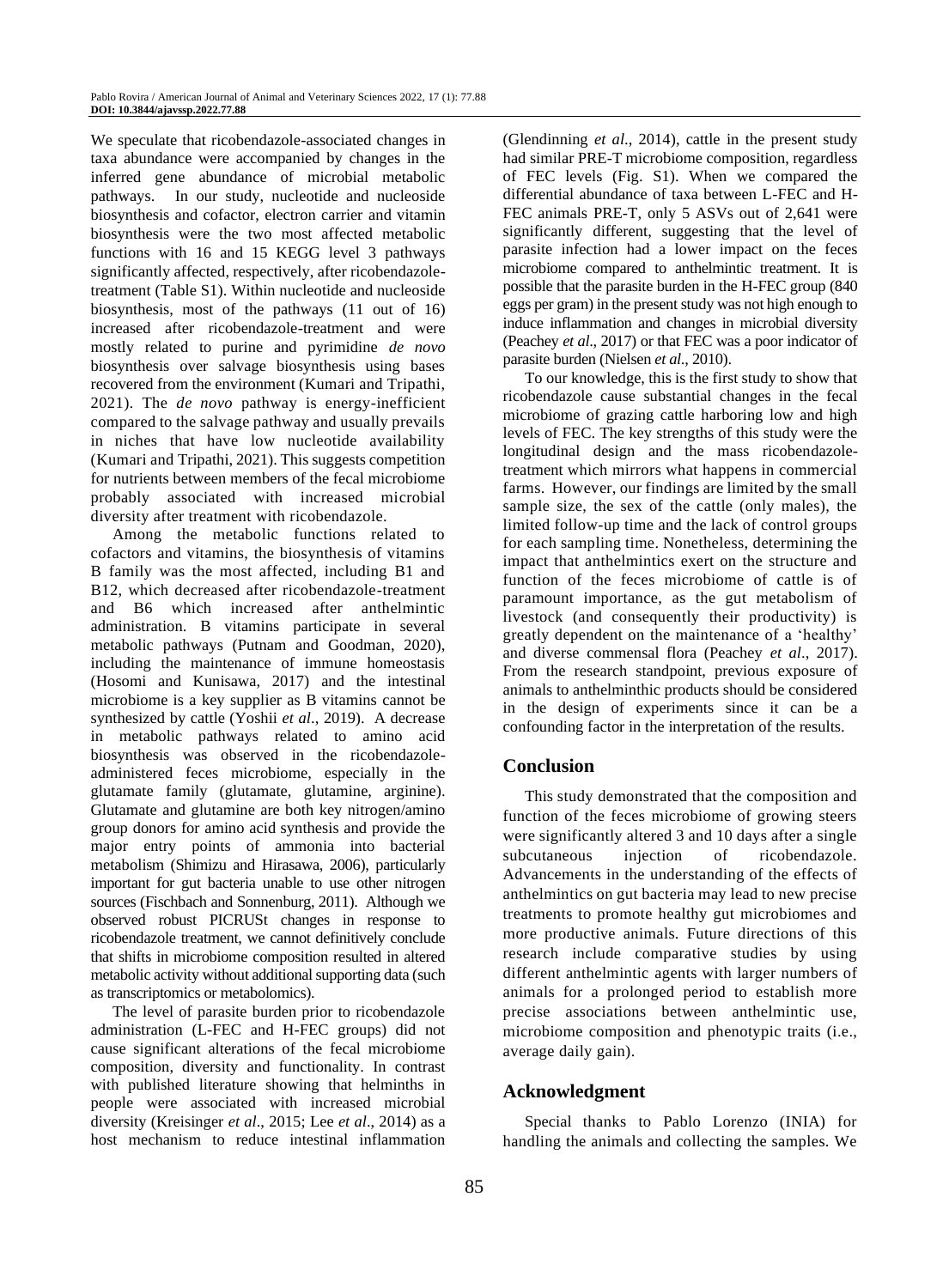also thank Dr. Fernando Dutra (DILAVE "Miguel C. Rubino", Treinta y Tres) and Ing. Alim. Paula Mussio (LATU, Montevideo) for assistance regarding handling and initial processing of fecal samples. Finally, we would like to thank the Instituto Nacional de Investigación Agropecuaria (INIA Uruguay) for supporting this study.

# **Funding Information**

This study was funded by the Instituto Nacional de Investigación Agropecuaria (INIA Uruguay).

# **Ethics**

The author declares no conflict of interest and declares that this study is an original work containing unpublished material.

# **References**

- Callahan, B. J., McMurdie, P. J., Rosen, M. J., Han, A. W., Johnson, A. J. A., & Holmes, S. P. (2016). DADA2: High-resolution sample inference from Illumina amplicon data. Nature methods, 13(7), 581-583. doi.org/10.1038/nmeth.3869
- Cooper, P. J., Moncayo, A. L., Guadalupe, I., Benitez, S., Vaca, M., Chico, M., & Griffin, G. E. (2008). Repeated treatments with albendazole enhance Th2 responses to Ascaris Lumbricoides, but not to aeroallergens, in children from rural communities in the Tropics. Journal of Infectious Diseases, 198(8), 1237-1242. doi.org/10.1086/591945
- Crotch-Harvey, L., Thomas, L. A., Worgan, H. J., Douglas, J. L., Gilby, D. E., & McEwan, N. R. (2018). The effect of administration of fenbendazole on the microbial hindgut population of the horse. Journal of equine science, 29(2), 47- 51. doi.org/10.1294/jes.29.47
- Daniels, S. P., Leng, J., Swann, J. R., & Proudman, C. J. (2020). Bugs and drugs: A systems biology approach to characterising the effect of moxidectin on the horse's faecal microbiome. Animal Microbiome, 2(1), 1-14.

doi.org/10.1016/j.ijpara.2017.11.003

- Douglas, G. M., Maffei, V. J., Zaneveld, J. R., Yurgel, S. N., Brown, J. R., Taylor, C. M., ... & Langille, M. G. (2020). PICRUSt2 for prediction of metagenome functions. Nature Biotechnology, 38(6), 685-688. doi.org/10.1038/s41587-020-0548-6
- Easton, A. V., Quiñones, M., Vujkovic-Cvijin, I., Oliveira, R. G., Kepha, S., Odiere, M. R., ... & Nutman, T. B. (2019). The impact of anthelmintic treatment on human gut microbiota based on cross-

sectional and pre-and postdeworming comparisons in Western Kenya. MBio, 10(2), e00519-19. doi.org/10.1128/mBio.00519-19

- Fischbach, M. A., & Sonnenburg, J. L. (2011). Eating for two: how metabolism establishes interspecies interactions in the gut. Cell host & microbe, 10(4), 336-347. doi.org/10.1016/j.chom.2011.10.002
- Formentini, E. A., Mestorino, O. N., Marino, E. L., & Errecalde, J. O. (2001). Pharmacokinetics of ricobendazole in calves. Journal of veterinary pharmacology and therapeutics, 24(3), 199-202. doi.org/10.1046/j.1365-2885.2001.00328.x
- Fujishiro, M. A., Lidbury, J. A., Pilla, R., Steiner, J. M., Lappin, M. R., & Suchodolski, J. S. (2020). Evaluation of the effects of anthelmintic administration on the fecal microbiome of healthy dogs with and without subclinical Giardia spp. and Cryptosporidium canis infections. PLoS one, 15(2), e0228145. doi.org/10.1371/journal.pone.0228145
- Glendinning, L., Nausch, N., Free, A., Taylor, D. W., & Mutapi, F. (2014). The microbiota and helminths: Sharing the same niche in the human host. Parasitology, 141(10), 1255-1271. doi.org/10.1017/S0031182014000699
- Hogan, G., Walker, S., Turnbull, F., Curiao, T., Morrison, A. A., Flores, Y., ... & Bartley, D. J. (2019). Microbiome analysis as a platform R&D tool for parasitic nematode disease management. The ISME journal, 13(11), 2664-2680. doi.org/10.1038/s41396-019-0462-4
- Hosomi, K., & Kunisawa, J. (2017). The specific roles of vitamins in the regulation of immunosurveillance and maintenance of immunologic homeostasis in the gut. Immune network, 17(1), 13-19. doi.org/10.4110/in.2017.17.1.13
- Hu, D., Yang, J., Qi, Y., Li, B., Li, K., & Mok, K. M. (2021). Metagenomic Analysis of Fecal Archaea, Bacteria, Eukaryota and Virus in Przewalski's Horses Following Anthelmintic Treatment. Frontiers in Veterinary Science, 868. doi.org/10.3389/fvets.2021.708512
- Jenkins, T. P., Formenti, F., Castro, C., Piubelli, C., Perandin, F., Buonfrate, D., ... & Cantacessi, C. (2018). A comprehensive analysis of the faecal microbiome and metabolome of Strongyloides stercoralis infected volunteers from a non-endemic area. Scientific reports, 8(1), 1-13. doi.org/10.1111/1574-6976.12075
- Kaplan, R. M., & Vidyashankar, A. N. (2012). An inconvenient truth: global worming and anthelmintic resistance. Veterinary parasitology, 186(1-2), 70-78. doi.org/10.1016/j.vetpar.2011.11.048
- Kelleher, A. C., Good, B., de Waal, T., & Keane, O. M. (2020). Anthelmintic resistance among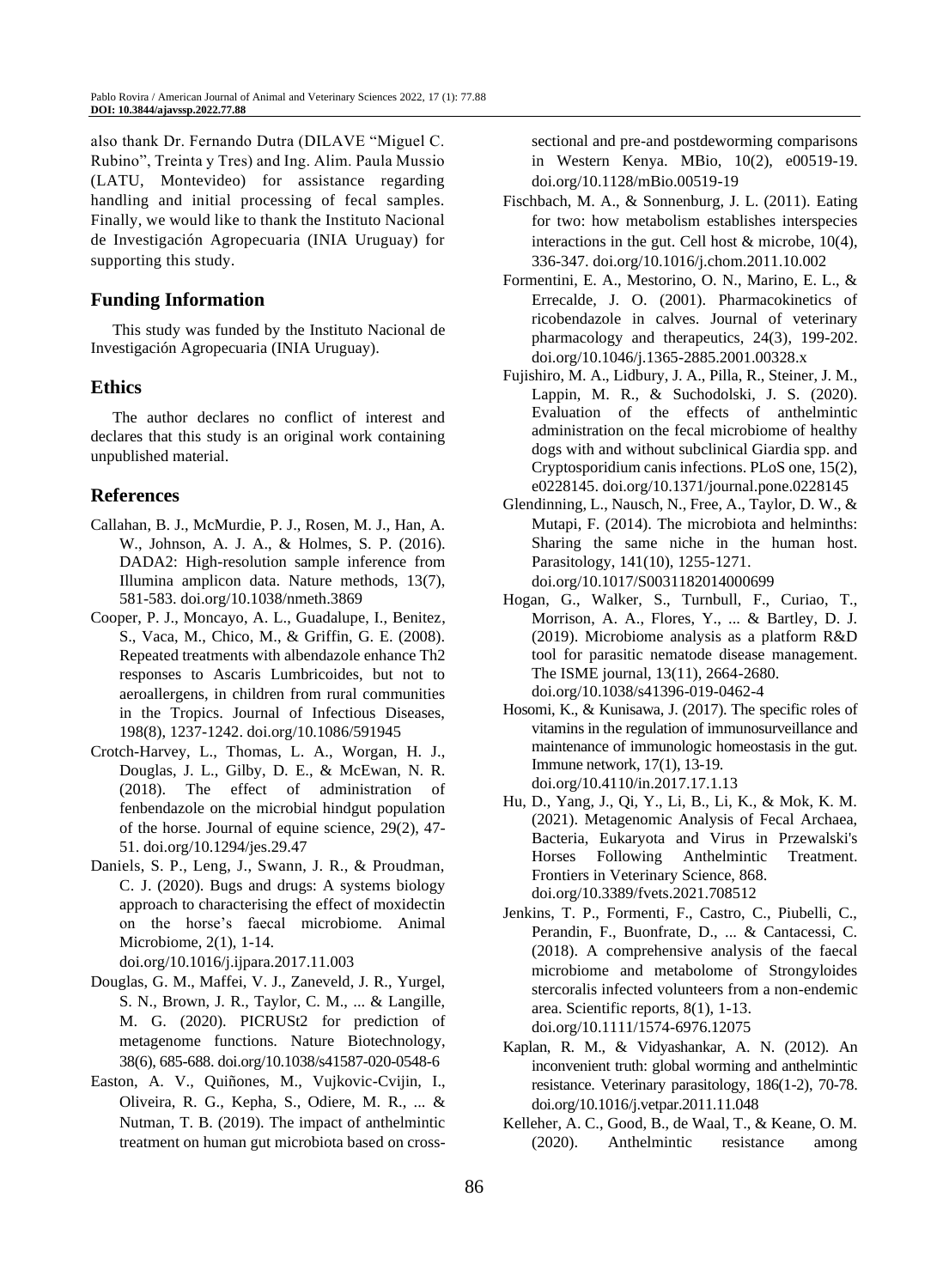gastrointestinal nematodes of cattle on dairy calf to beef farms in Ireland. Irish Veterinary Journal, 73(1), 1-8. doi.org/10.1186/s13620-020-00167-x

- Kopel, P., Wawrzak, D., Langer, V., Cihalova, K., Chudobova, D., Vesely, R., ... & Kizek, R. (2015). Biological activity and molecular structures of bis (benzimidazole) and trithiocyanurate complexes. Molecules, 20(6), 10360-10376. doi.org/10.3390/molecules200610360
- Korte, S. W., Franklin, C. L., Dorfmeyer, R. A., & Ericsson, A. C. (2018). Effects of fenbendazoleimpregnated feed and topical moxidectin during quarantine on the gut microbiota of C57BL/6 mice. Journal of the American Association for Laboratory Animal Science, 57(3), 229-235. https://www.ingentaconnect.com/content/aalas/jaal

as/2018/00000057/00000003/art00002

- Kreisinger, J., Bastien, G., Hauffe, H. C., Marchesi, J., & Perkins, S. E. (2015). Interactions between multiple helminths and the gut microbiota in wild rodents. Philosophical Transactions of the Royal Society B: Biological Sciences, 370(1675), 20140295. doi.org/10.1098/rstb.2014.0295
- Kumari, S., & Tripathi, P. (2021). Nucleotide metabolism pathway: the achilles' heel for bacterial pathogens. Current Science (00113891), 120(9). doi.org/10.18520/cs/v120/i9/1458-1463
- Kunz, I. G., Reed, K. J., Metcalf, J. L., Hassel, D. M., Coleman, R. J., Hess, T. M., & Coleman, S. J. (2019). Equine fecal microbiota changes associated with anthelmintic administration. Journal of equine veterinary science, 77, 98-106. doi.org/10.1016/j.jevs.2019.01.018
- Lee, S. C., Tang, M. S., Lim, Y. A., Choy, S. H., Kurtz, Z. D., Cox, L. M., ... & Loke, P. N. (2014). Helminth colonization is associated with increased diversity of the gut microbiota. PLoS neglected tropical diseases, 8(5), e2880.

doi.org/10.1371/journal.pntd.0009325

- Love, M. I., Huber, W., & Anders, S. (2014). Moderated estimation of fold change and dispersion for RNAseq data with DESeq2. Genome biology, 15(12), 1-21. doi.org/10.1186/s13059-014-0550-8
- Lozupone, C., Lladser, M. E., Knights, D., Stombaugh, J., & Knight, R. (2011). UniFrac: An effective distance metric for microbial community comparison. The ISME journal, 5(2), 169-172. doi.org/10.1038/ismej.2010.133
- McKenney, E. A., Williamson, L., Yoder, A. D., Rawls, J. F., Bilbo, S. D., & Parker, W. (2015). Alteration of the rat cecal microbiome during colonization with the helminth Hymenolepis diminuta. Gut Microbes, 6(3), 182-193. doi.org/10.1080/19490976.2015.1047128
- McMurdie, P. J., & Holmes, S. (2013). phyloseq: An R package for reproducible interactive analysis and graphics of microbiome census data. PloS one, 8(4), e61217. doi.org/10.1371/journal.pone.0061217
- Mederos, A. E., Carracelas, B., Minho, A. P., Fernández, S., & Sánchez, J. (2018). Prevalence and Factors Associated with Anthelmintic Resistance in Gastrointestinal Nematodes of Cattle: A Systematic Review and Meta-analysis. Embrapa Pecuária Sudeste-Artigo em periódico indexado (ALICE). https://www.alice.cnptia.embrapa.br/handle/doc/1 104774
- Moon, C. D., Carvalho, L., Kirk, M. R., McCulloch, A. F., Kittelmann, S., Young, W., ... & Leathwick, D. M. (2021). Effects of long-acting, broad spectra anthelmintic treatments on the rumen microbial community compositions of grazing sheep. Scientific reports, 11(1), 1-14. doi.org/10.1371/journal.pone.0228145
- Mosca, A., Leclerc, M., & Hugot, J. P. (2016). Gut microbiota diversity and human diseases: Should we reintroduce key predators in our ecosystem?. Frontiers in microbiology, 7, 455. doi.org/10.3389/fmicb.2016.00455
- Nielsen, M. K., Baptiste, K. E., Tolliver, S. C., Collins, S. S., & Lyons, E. T. (2010). Analysis of multiyear studies in horses in Kentucky to ascertain whether counts of eggs and larvae per gram of feces are reliable indicators of numbers of strongyles and ascarids present. Veterinary Parasitology, 174(1-2), 77-84. doi.org/10.1016/j.vetpar.2010.08.007
- Oksanen, J., Blanchet, F. G., Friendly, M., Kindt, R., Legendre, P., & McGlin, D. (2018). vegan: Community Ecology Package.
- Parks, D. H., & Beiko, R. G. (2010). Identifying biologically relevant differences between metagenomic communities. Bioinformatics, 26(6), 715-721. doi.org/10.1093/bioinformatics/btq041
- Peachey, L. E., Jenkins, T. P., & Cantacessi, C. (2017). This gut ain't big enough for both of us. Or is it? Helminth–microbiota interactions in veterinary species. Trends in parasitology, 33(8), 619-632. doi.org/10.1016/j.pt.2017.04.004
- Peachey, L. E., Molena, R. A., Jenkins, T. P., Di Cesare, A., Traversa, D., Hodgkinson, J. E., & Cantacessi, C. (2018). The relationships between faecal egg counts and gut microbial composition in UK Thoroughbreds infected by cyathostomins. International journal for parasitology, 48(6), 403-412. doi.org/10.1016/j.ijpara.2017.11.003
- Putnam, E. E., & Goodman, A. L. (2020). B vitamin acquisition by gut commensal bacteria. PLoS pathogens, 16(1), e1008208.